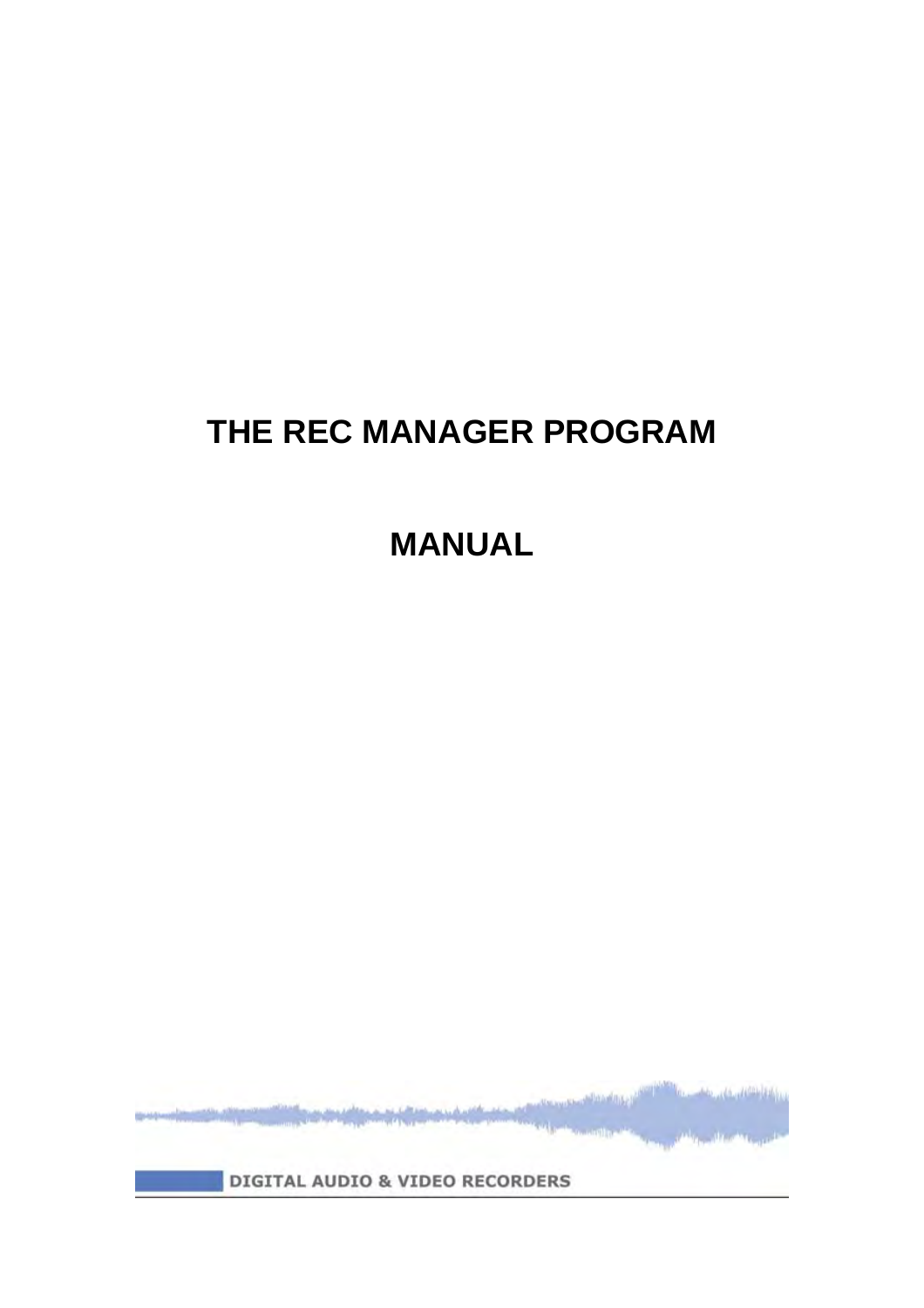# **TABLE OF CONTENTS**

| To the distribution of 2<br>adhyaalmy.co |  |
|------------------------------------------|--|

DIGITAL AUDIO & VIDEO RECORDERS

**State Street** 

**Single Controller**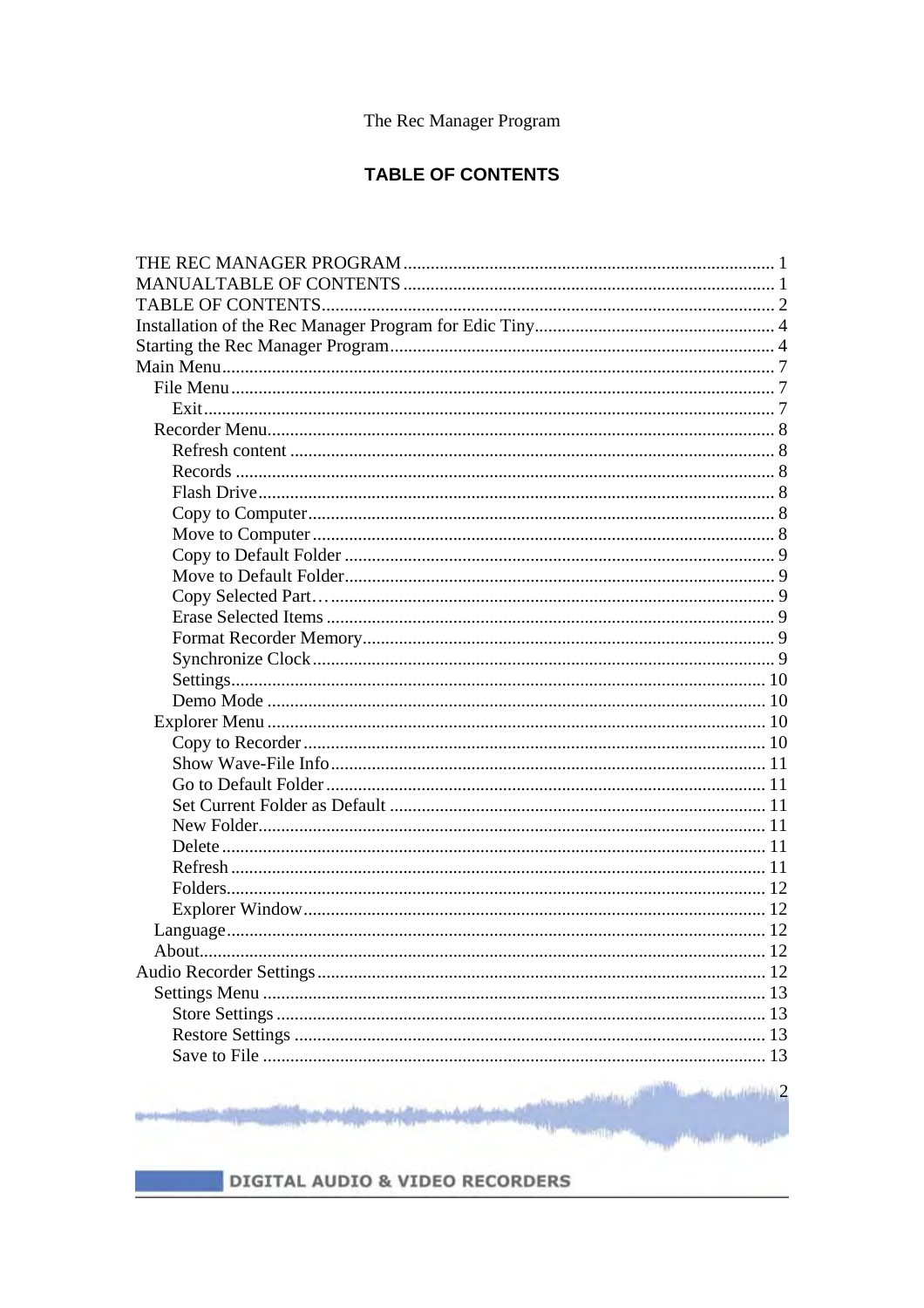

ital.

 $m$  and  $3$ 

**DEAM REL**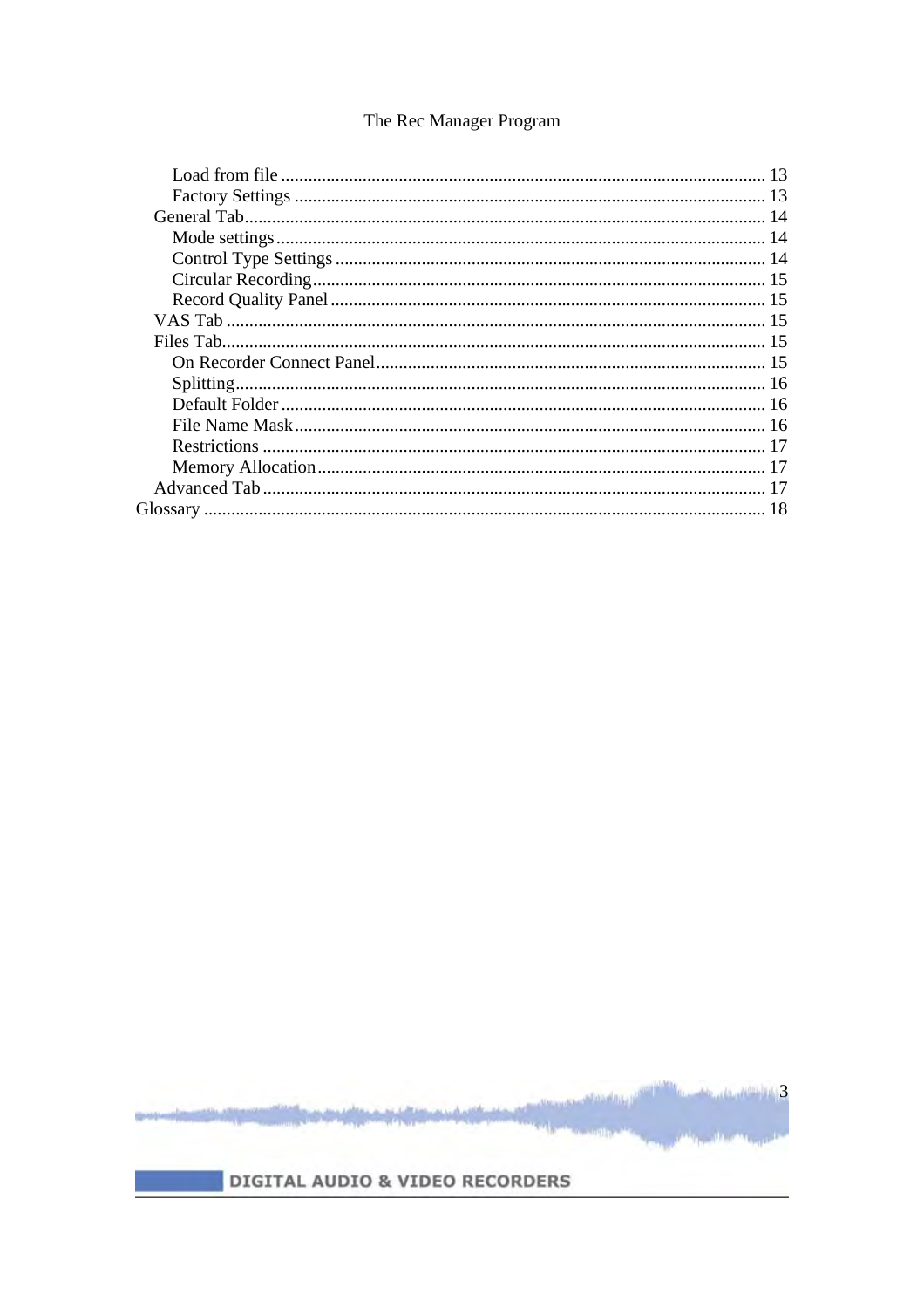# **Installation of the Rec Manager Program for Edic Tiny**

The software package contains the program and the drivers, so the administrator's rights are needed. The program is provided as an executable file. The program has to be installed before the audio recorder is connected. To begin the installation, the executable file has to be started. After starting, the program shows the installation dialog. Then the program creates the folder (\...\Program Files\Edic Tiny\RecManager) and the group of Edic Tiny shortcuts in (Start\Program Menu).

 To remove the program, the appropriate shortcut should be used or the Windows Control Panel's item: Add and Remove Programs.

**Please note:** software upgrade can cause recorder's breakdown. This is not a warranty case. All the new recorders have the latest software version and there is no necessity to upgrade software after buying the recorder. Don't take the risk. In case there are problems with audio recorder operation please apply to our technical support specialist: support@ts-market.com

# **Starting the Rec Manager Program**

 The Rec Manager Program has a common Windows interface. The program's interface has four main parts:

|                           |               | <b>Recorder content</b>         |               |                              |               | Explorer                                    |
|---------------------------|---------------|---------------------------------|---------------|------------------------------|---------------|---------------------------------------------|
| <b>John</b><br>a          |               | 音板唱卡 X Ai                       |               |                              |               | $\frac{1}{2}$ Bo<br>27X<br>E<br>49          |
| Location <b>b</b> Records |               |                                 |               |                              |               | $\overline{ }$<br><b>Sounds</b><br>Location |
| <b>t</b> Record #         | <b>Size</b>   |                                 | Date Duration | Mode                         | <b>Status</b> |                                             |
|                           | 256 KB        | 02.11.2001 19:42:22 24132:17:38 |               | Stereo: 0 Hz; VAS; Circular; | Downloaded    |                                             |
| 1.1                       | 128 KB        | 12:00:00 AM 00:00:00            |               |                              |               | New Folder                                  |
| 1.2                       | <b>128 KB</b> | 12:17:38 PM 00:00:02            |               |                              |               |                                             |
|                           | <b>128 KB</b> | 04.08.2004 08:00:00 00:00:02    |               | Stereo: 22050 Hz: uLaw:      | Uploaded      |                                             |
| 2                         |               |                                 |               |                              |               |                                             |

The Recorder Panel.

This panel shows records or files (files that are uploaded from a computer) that are stored on the recorder's memory card.

The Explorer Panel.

This panel provides Windows Explorer's functionalities inside the program. This panel is always active, but it can be invisible.

The Main Menu.

The Main Menu gives full access to commands and operations of the program. This menu is divided in five parts: the File, the part corresponding to the Recorder Panel, the part corresponding to the Explorer Panel, the Language, and the About. Some of the

4

**DIGITAL AUDIO & VIDEO RECORDERS**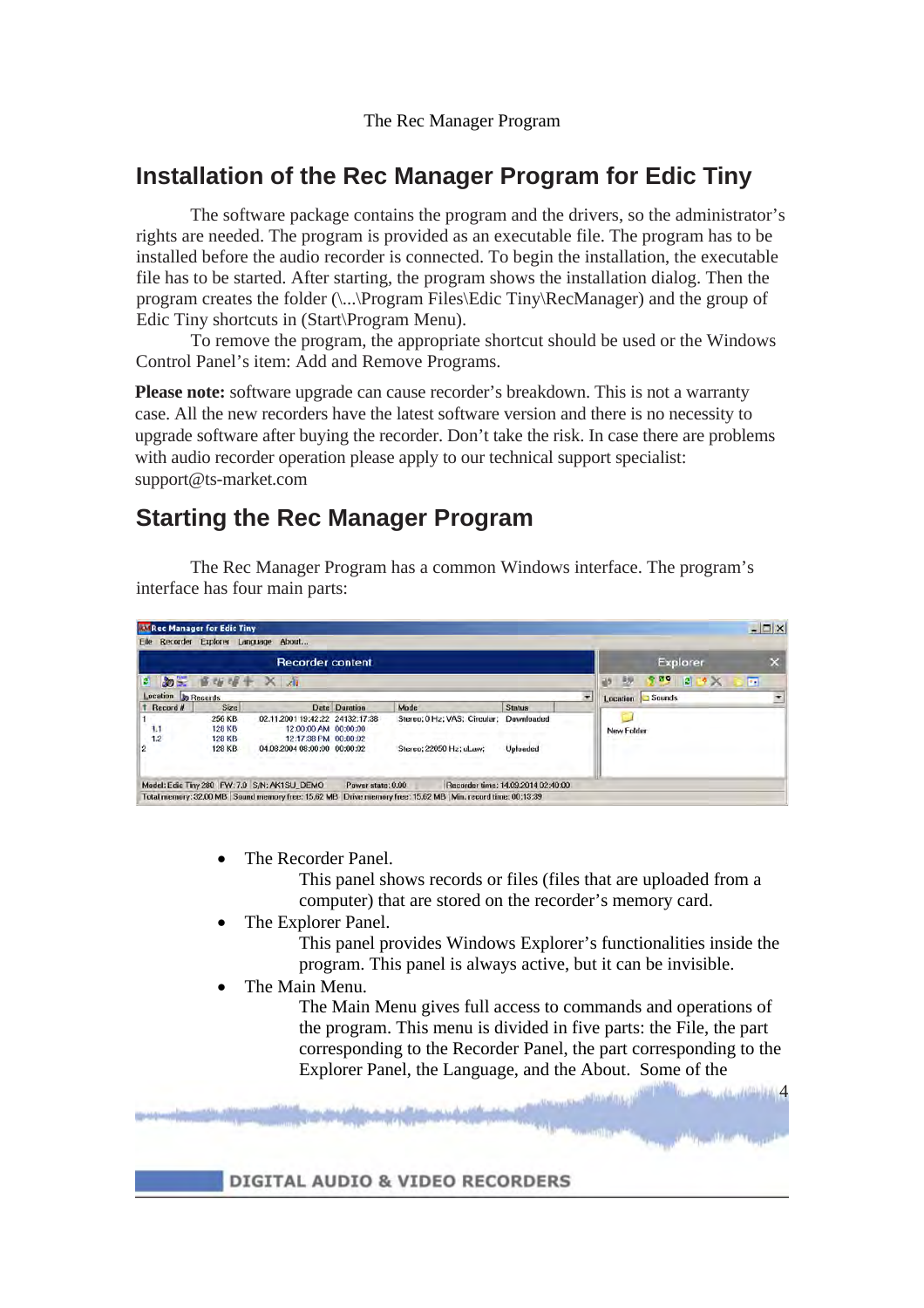commands are duplicated by the icons on the panels. Most commands have hot keys. All commands are described in the chapter The Main Menu.

The Status Line.

The Status Line shows some important parameters: the recorder's model, the recorder's serial number, the recorder's version of a firmware, the internal clock, the battery status, the available memory, and the longest recording time with the current setup.

As soon as the program is completely installed, it checks the hardware connection with the audio recorder. Depending on has the program found the recorder or not, the program's interface goes into one of these modes: active or passive.

In the passive mode, when the connection isn't found:

- The Recorder Panel is not active.
- The Explore Panel is active.
- The Status Line is hidden.

Also, a warning sign appears on the Recorder Panel:

| <b>RM</b> Rec Manager for Edic Tiny            |                                                                       |
|------------------------------------------------|-----------------------------------------------------------------------|
| Recorder Explorer<br>About<br>Language<br>File |                                                                       |
| <b>Recorder content</b>                        | <b>Explorer</b>                                                       |
| $\blacksquare$<br>$ B \cup P  +  X $           | 940<br>$\mathcal{L}$<br>$2 \times$<br>E<br>- 75<br>Sounds<br>Location |
| Can't find Recorder. Connect Recorder to PC.   | New Folder                                                            |

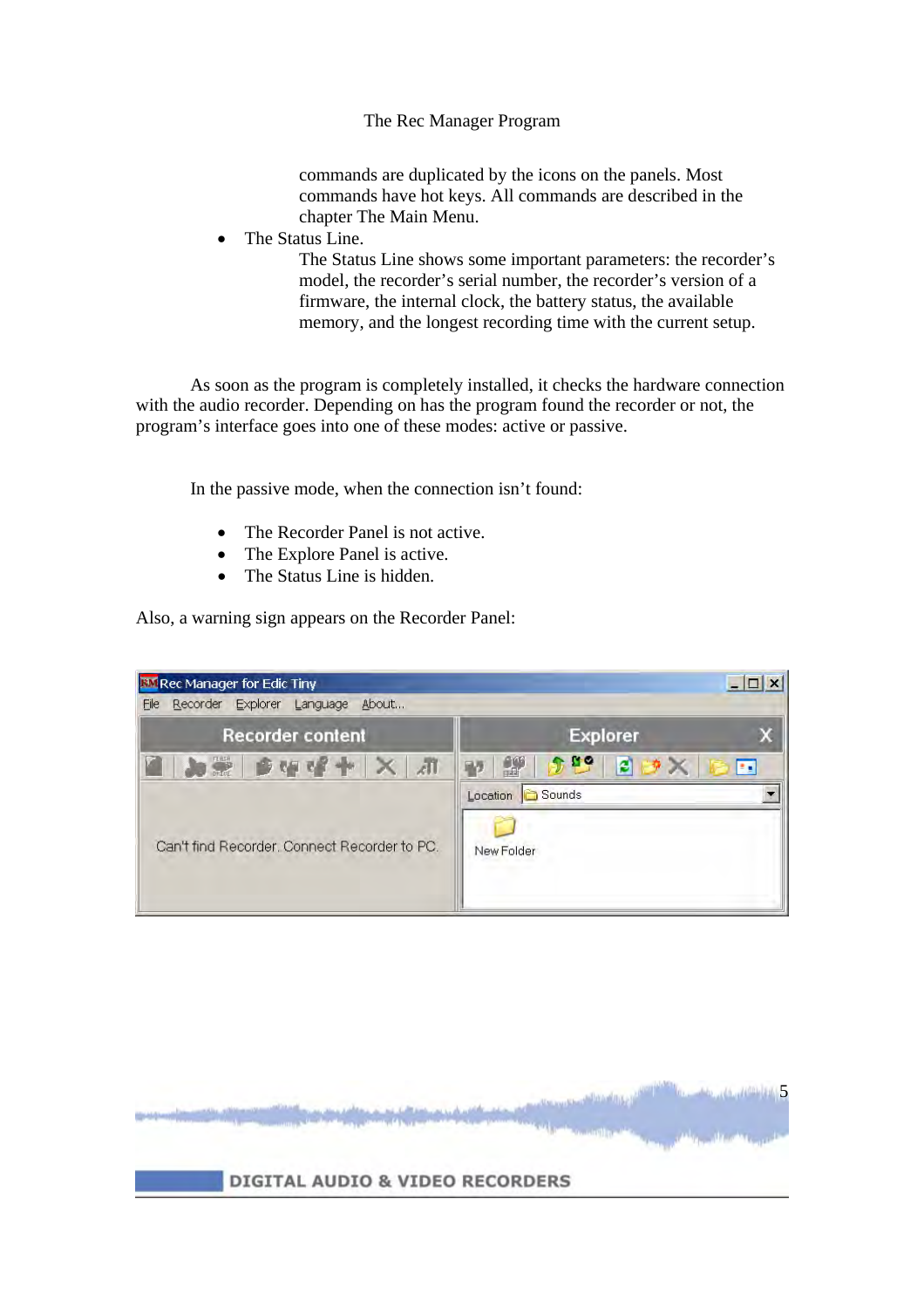While connecting a recorder to the computer, a light-emitting diode turns on for a short time. Then it turns on while exchanging data with the computer. At this time the recorder should not be disconnected or turned off, otherwise, the data could be lost.

However, it is possible to test the program's functionality without the connection of the recorder by activating the Demo Mode. In this mode, the interface is active. The program works with a virtual audio recorder.

| <b>RM</b> Rec Manager for Edic Tiny |                                                                                                                 |                                 |                      |                              |               |                                  | $ \Box$ $\times$ $\Box$ |  |
|-------------------------------------|-----------------------------------------------------------------------------------------------------------------|---------------------------------|----------------------|------------------------------|---------------|----------------------------------|-------------------------|--|
| Recorder<br>File                    | Explorer                                                                                                        | Language About                  |                      |                              |               |                                  |                         |  |
|                                     |                                                                                                                 | <b>Recorder content</b>         |                      | (DEMO MODE)                  |               | <b>Explorer</b>                  |                         |  |
| <b>DE FLASH</b><br>e                |                                                                                                                 | 食母 - 望 - 十   ×   21             |                      |                              |               | $\mathbf{F}$ $\mathbf{F}$<br>F5. |                         |  |
| Location <b>&amp;</b> Records       |                                                                                                                 |                                 |                      |                              |               |                                  |                         |  |
| Record #                            | Size                                                                                                            |                                 | Date   Duration      | Mode                         | <b>Status</b> | 2 PX D H                         |                         |  |
|                                     | 256 KB                                                                                                          | 02.11.2001 19:42:22 24132:17:38 |                      | Stereo: 0 Hz: VAS: Circular: | Dow           | Location <b>B</b> Sounds         |                         |  |
| 11                                  | 128 KB                                                                                                          |                                 | $0:00:00$ $00:00:00$ |                              |               |                                  |                         |  |
| 12                                  | <b>128 KB</b>                                                                                                   |                                 | 12:17:38 00:00:02    |                              |               | New Folder                       |                         |  |
|                                     | 128 KB                                                                                                          | 04.08.2004 08:00:00  00:00:02   |                      | Stereo; 22050 Hz; uLaw;      | Uplo          |                                  |                         |  |
|                                     | Model: Edic Tiny 280   FW: 7.0   S/N: AK1SU_DEMO<br>Power state: 0.00<br>Recorder time: 14.09.2014 02:40:00     |                                 |                      |                              |               |                                  |                         |  |
|                                     | Total memory: 32.00 MB   Sound memory free: 15.62 MB   Drive memory free: 15.62 MB   Min. record time: 00:13:39 |                                 |                      |                              |               |                                  |                         |  |

If the Rec Manager Program finds the hardware connection with the audio recorder Edic Tiny, the program's interface is active:

- The Recorder Panel is active.
- The Explorer Panel is active.
- The Status Line is active.

|                                                                                                                  |                   | <b>Recorder content</b>                          |                   |                    | x<br><b>Explorer</b>               |
|------------------------------------------------------------------------------------------------------------------|-------------------|--------------------------------------------------|-------------------|--------------------|------------------------------------|
| <b>BO</b> PLASH<br>٤Ì                                                                                            |                   | <b>食理或牛</b>                                      | $\mathbb{Z}$ u    |                    | 25 LS<br><b>PY</b><br>۰.,          |
| Location                                                                                                         | <b>30</b> Records |                                                  |                   |                    |                                    |
| Record #                                                                                                         | <b>Size</b>       | Date I                                           | Duration          | Mode               | $ 2  \geq 2$<br><b>BE</b>          |
|                                                                                                                  | 256 KB            | 02.11.2001 19:42:22                              | 24132:17:38       | Stereo; 0 Hz; VAS: | Location <b>Sounds</b>             |
| 1.1                                                                                                              | 128 KB            | 0:00:00                                          | 00:00:00          |                    |                                    |
| 1.2                                                                                                              | 128 KB            | 12:17:38                                         | 00:00:02          |                    |                                    |
| 2                                                                                                                | 128 KB            | 04.08.2004 08:00:00                              | 00:00:02          | Stereo: 22050 Hz:  |                                    |
| $\left  \cdot \right $                                                                                           |                   |                                                  |                   |                    | New Folder                         |
|                                                                                                                  |                   | Model: Edic Tiny 280   FW: 7.0   S/N: AK1SU_DEMO | Power state: 0.00 |                    | Recorder time: 14.09.2014 02:40:00 |
| Total memory: 32.00 MB Sound memory free: 15.62 MB  <br>Drive memory free: 15.62 MB   Min. record time: 00:13:39 |                   |                                                  |                   |                    |                                    |
| $\blacksquare$ 6<br>and interest in the state and a secret through the state of                                  |                   |                                                  |                   |                    |                                    |

#### **DIGITAL AUDIO & VIDEO RECORDERS**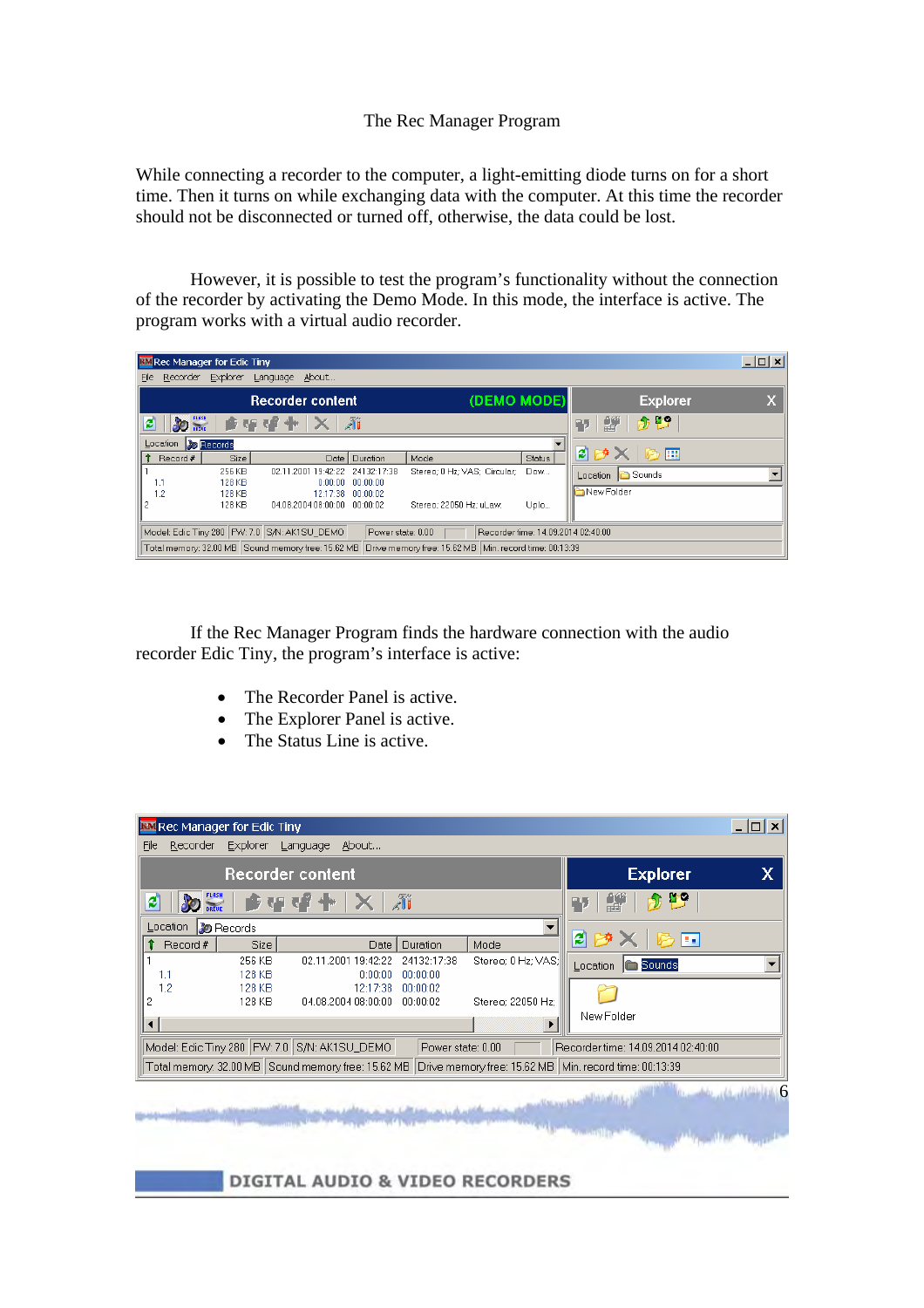The program checks all parameters that are reflected on the Status Line. If the program detects that its version is incompatible with the recorder's firmware, the program shows a message that suggests renewing either the program or the firmware. To renew the program, first, the old program has to be removed. Then a new program should be installed. To renew the firmware, a special program has to be used. This operation is described in the chapter Firmware.

In addition, the program has to check password status of the audio recorder. If the password's status is on, a dialog window appears. Then the password should be typed in the dialog box. If the password is wrong, the program suggests deleting all information including the password, records, files, and settings. This takes a few seconds. If the program is refused in deletion the information, the dialog window appears again. This succession is in progress until one of the events occurs:

- The right password is typed.
	- The program is ready to work. It shows the Explore Panel and the Status Line.

7

- The button Cancel is pressed.
	- The program is working as if the recorder is not connected.
- The audio recorder is disconnected.

# **Main Menu**

The Main Menu gives the full access to all commands and operations of the program.

# *File Menu*

**Exit** 

This command performs the exit from the program.

 $\bullet$  Exit  $Alt + F4$ 

DIGITAL AUDIO & VIDEO RECORDERS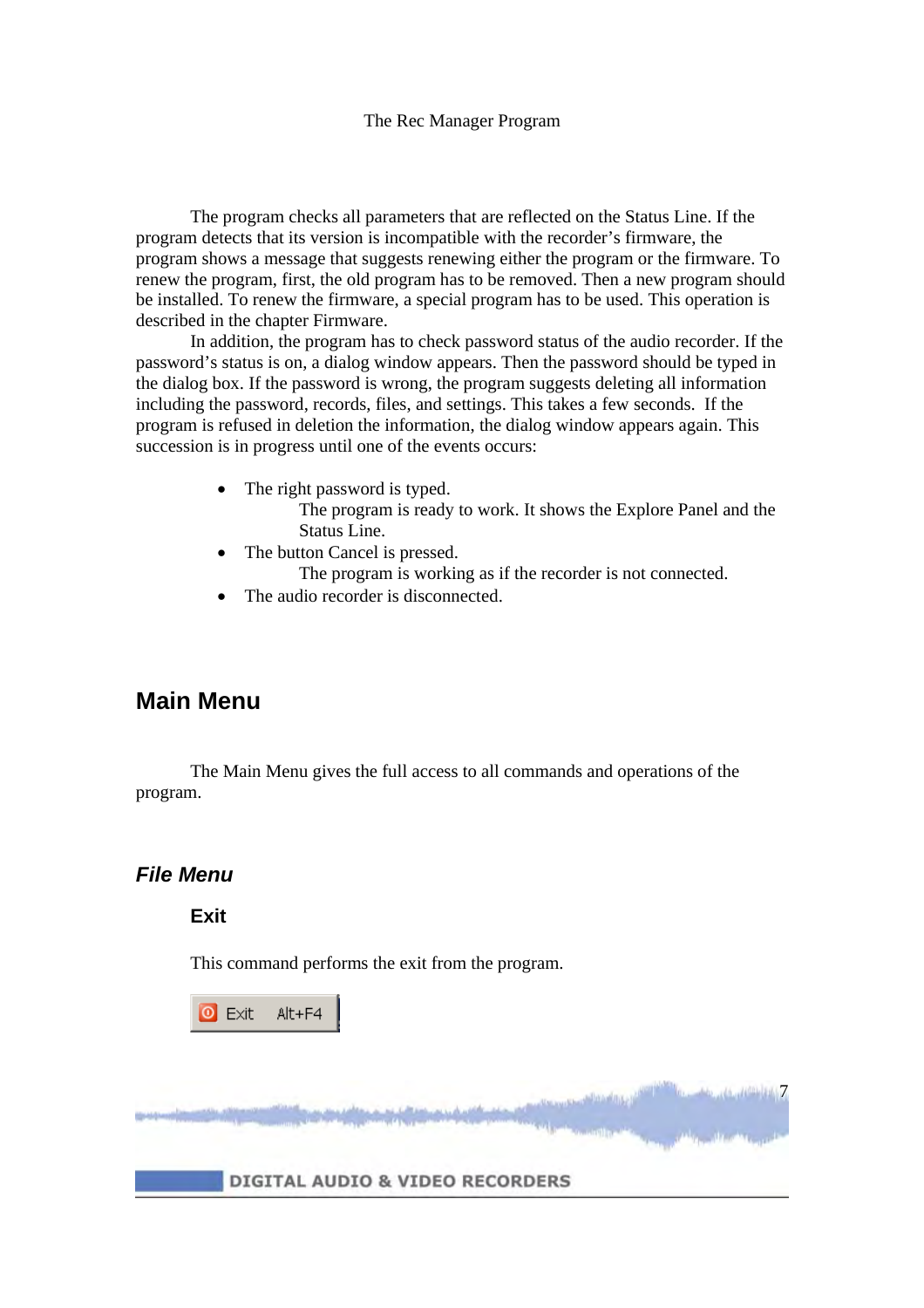# *Recorder Menu*

#### **Refresh content**

 The program is refreshed by uploading the content from the recorder's memory card. This process is automatic.



#### **Records**

 The program makes the Record Panel show the records from the audio recorder's memory card.



### **Flash Drive**

 When the Flash Drive is active, the Rec Manager Program makes the Recorder Panel show the list of files stored on the audio recorder's memory card. This mode could be disabled/enabled by the recorder's setup.



# **Copy to Computer**

 The program copies the selected elements (records or files) from the Recorder Panel to the current folder of the Explorer Panel. The resulting names of the records are formed by the pattern rule specified by the program settings. Otherwise, the names of the copied files remain the same. If the file with the same name already exists, the program shows the dialog window that suggests: overwriting of the existing file, writing of the file under a new name, or canceling of the copying of the current element. This command is allowed, when the Explorer Panel is visible.



# **Move to Computer**

 This command is similar to Copy to Computer, but the selected elements of the Recorder Panel are deleted.

DIGITAL AUDIO & VIDEO RECORDERS

8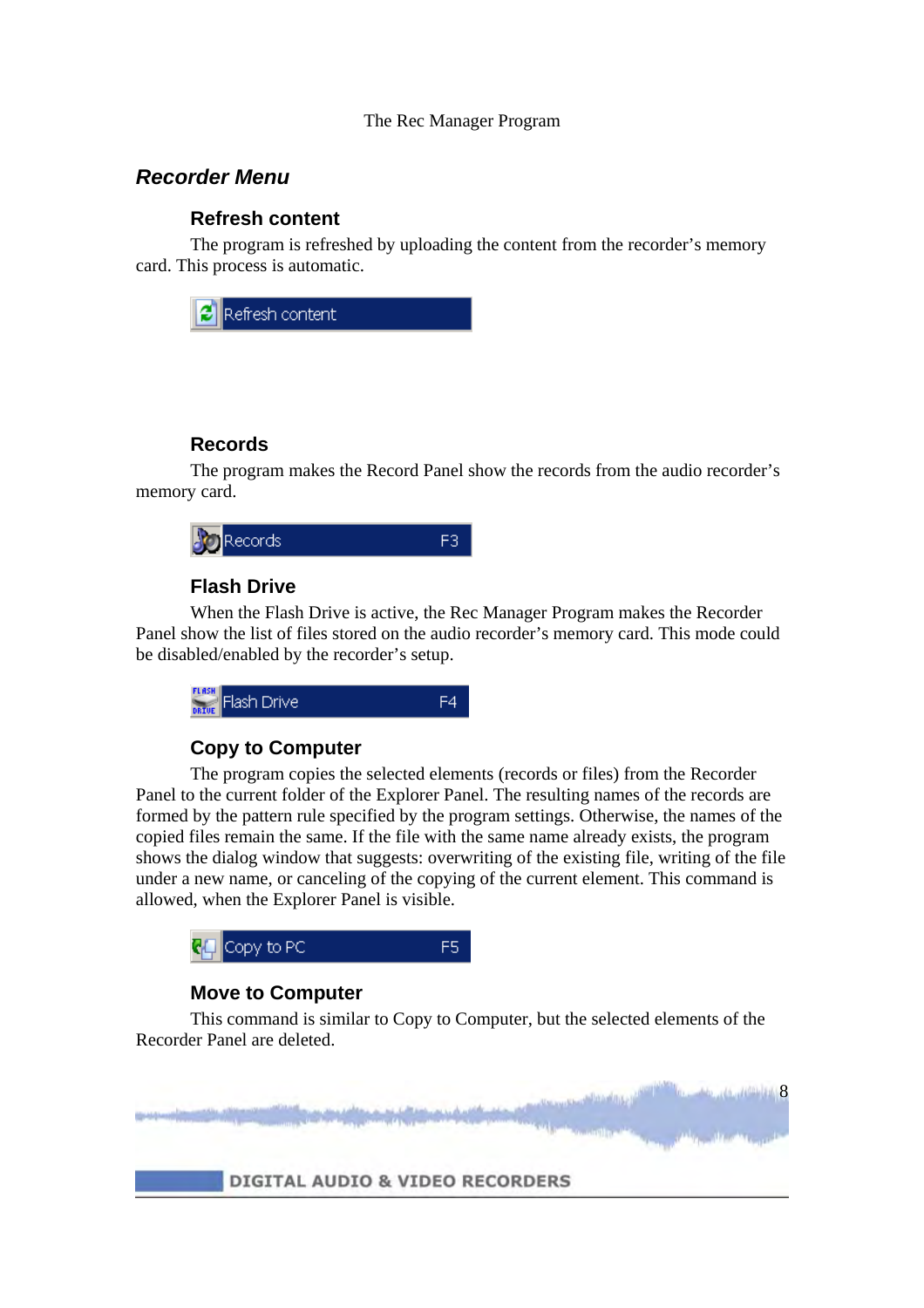

# **Copy to Default Folder**

 The program copies the selected elements from the Recorder Panel to the default folder. The default folder is controlled by the program's setup. The Explorer Panel can be invisible.



# **Move to Default Folder**

 This command is similar to Copy to Default Folder, but the selected elements of the Recorder Panel are deleted.



### **Copy Selected Part…**

 This command allows copying just the selected part of the recording. The selection can be performed in the dialog window.



# **Erase Selected Items**

 The program erases the selected elements of the Recorder Panel from the recorder's memory card.





# **Synchronize Clock**

The program sets the current time in the recorder's internal clock.

**9 Julian** 

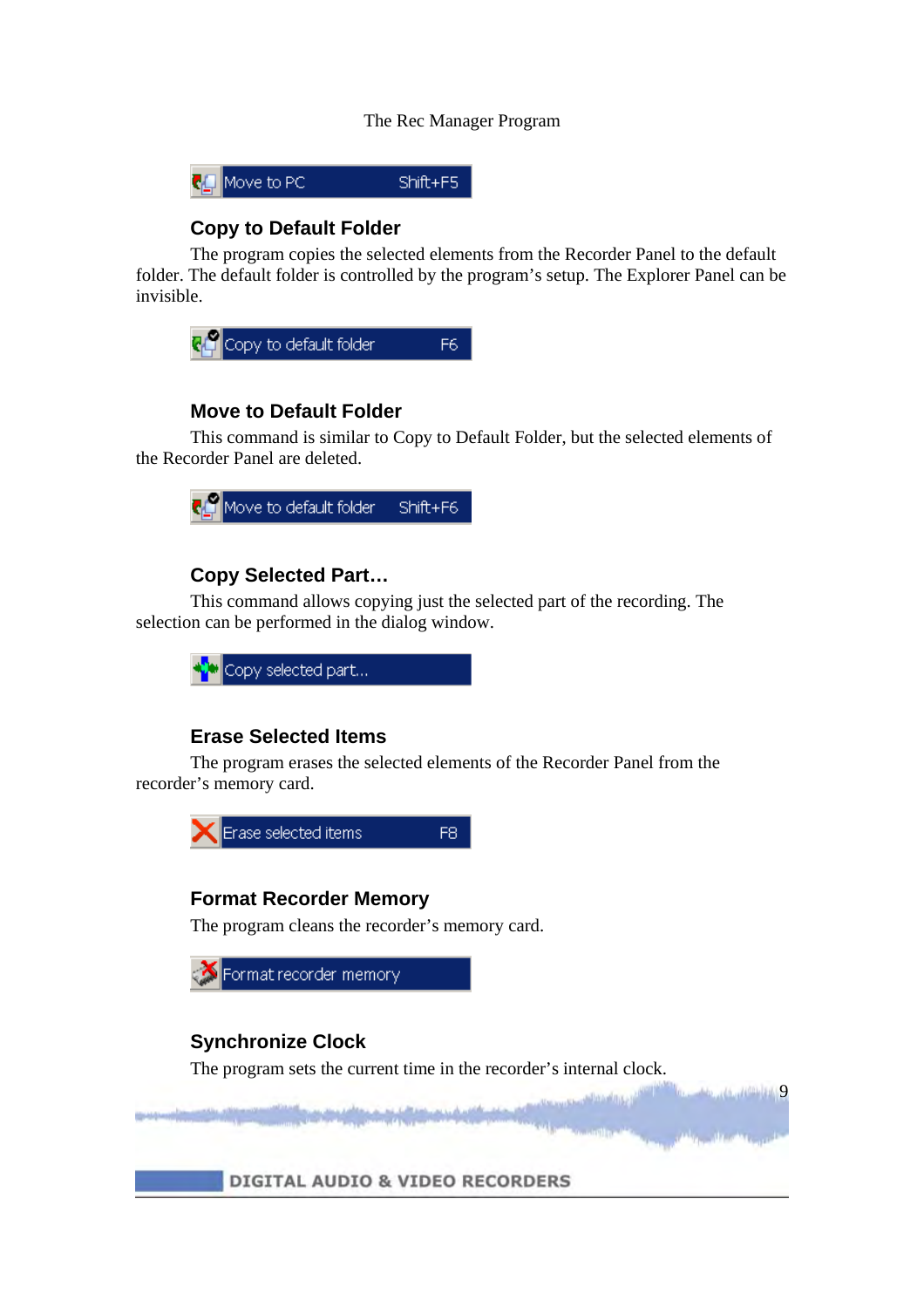

#### **Settings**

 The program shows a setting dialog window. It allows looking at and changing the settings of the audio recorder. These settings are described in the chapter: The Settings of the Recorder.



#### **Demo Mode**

 The program can switch between normal and demo modes. When the program is in demo mode, the interface is active. The program works with a virtual audio recorder.



### *Explorer Menu*

Most of the commands of the Main Menu on the Explorer Panel demand that the Explorer Panel be visible.

#### **Copy to Recorder**

 The program copies the selected elements from the Explorer Panel into the recorder's memory card. This command depends on the mode of the Recorder Panel. When the **Flash Drive** is on, the copied files are identical to the selected files. However, if there isn't enough space for the copied files, the command Copy to Recorder is canceled. In the mode **Records**, the program can copy the audio files which formats are supported by the active plug-in. Otherwise, a message appears that the files' formats are not supported. Before copying, the dialog window suggests to choose the format of the audio file copied to the recorder. If there is not enough space for the full file in the recorder's memory card, the program suggests copying a part of the file.

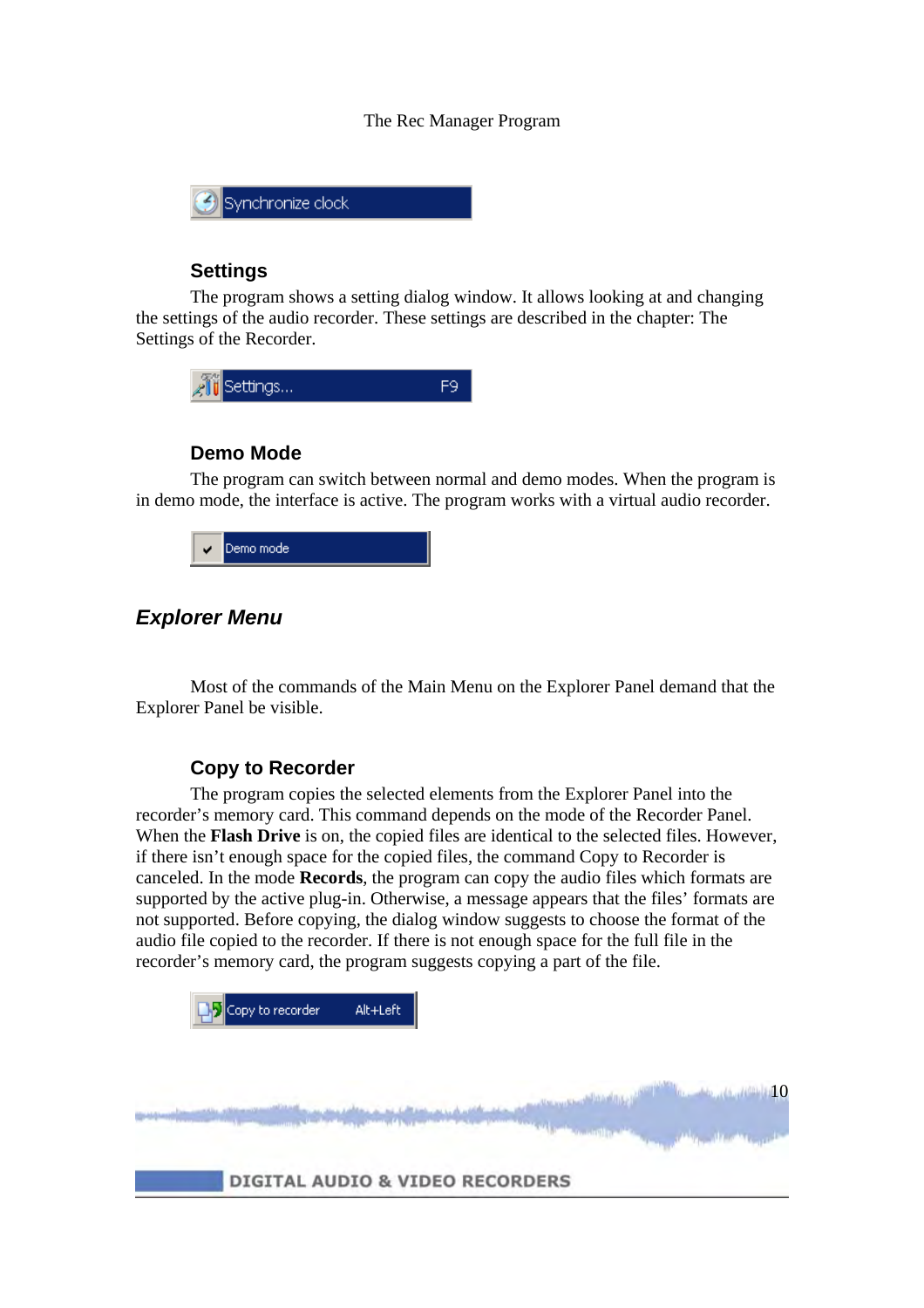### **Show Wave-File Info**

 The program shows a window with the characteristics of the file, which was selected on the Explorer Panel, and the file's digital sign, if one exists.



### **Go to Default Folder**

 The program chooses a default folder, which is set in the program's setup, as a current folder on the Explorer Panel.



# **Set Current Folder as Default**

The program sets a current folder as a default folder.



#### **New Folder**

The program creates a new folder in a current folder.



#### **Delete**

The program deletes selected elements on the Explorer Panel.



#### **Refresh**

The program refreshes the content of the Explorer Panel.

| Refresh | $CFr+R$ |
|---------|---------|
|         |         |

11-11-12 11-1

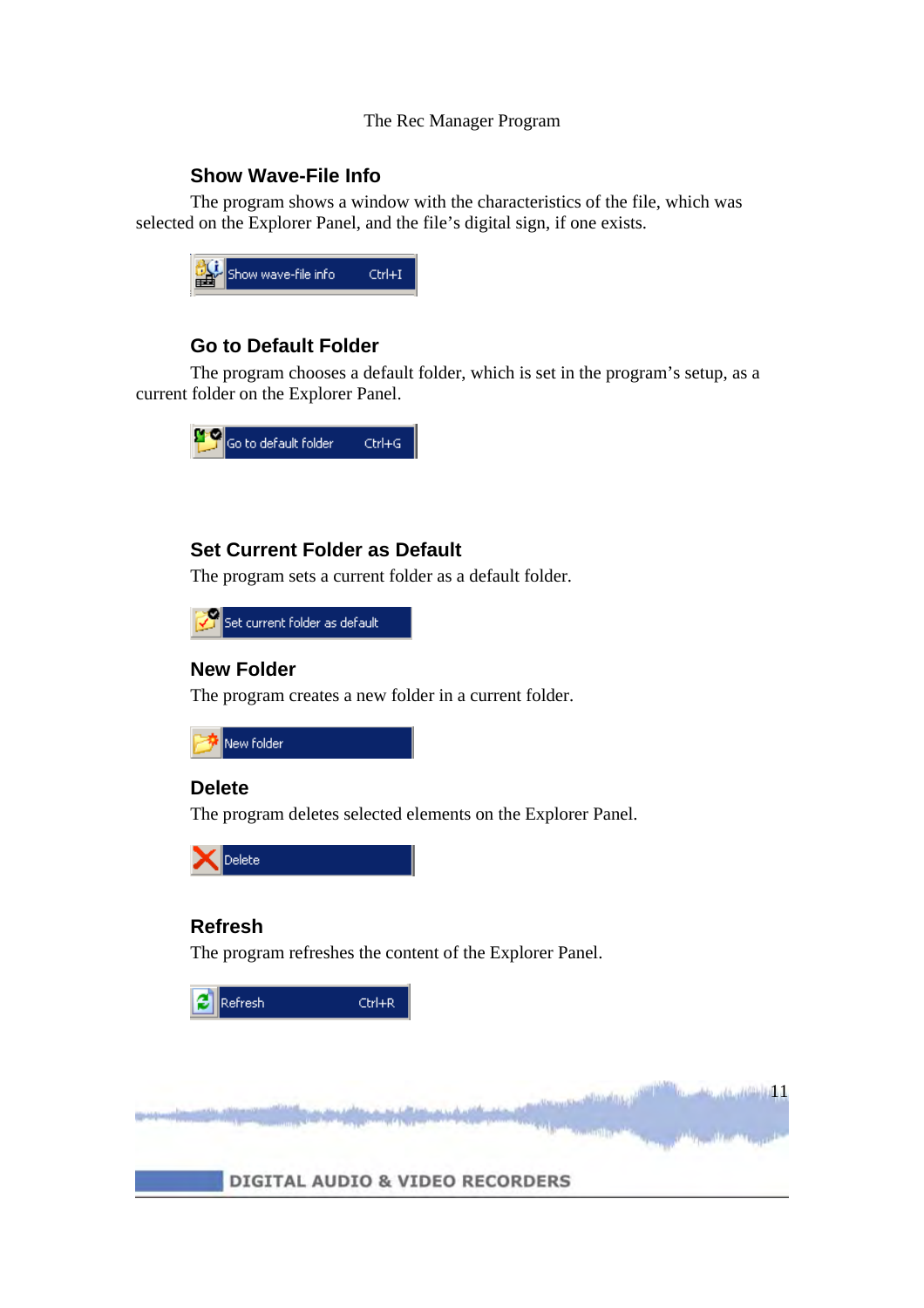#### **Folders**

The program shows the file system of the computer.

| ٠<br>ters | ш. |
|-----------|----|
|           |    |

#### **Explorer Window**

The program shows/hides the Explorer Panel.

 Besides the listed commands, the Explorer Panel supports the Context Menu for the selected elements (list of directories, folders, and files) by using the right mouse button or the corresponding hot key. The Content Menu is identical to the menu of the Microsoft Windows' Explorer.



# *Language*

The program can change the language of the interface.

# *About*

 The program shows a dialog window that has information about the current version of the program and the active plug-in.

# **Audio Recorder Settings**

 To change the audio recorder settings, go to the **Recorder menu** and choose the **Settings command**. The **Recorder Settings** dialog window appears. In this window, there are four tabs: General, VAS, Files, and Advanced. According these tabs' settings, the program changes the audio recorder settings. In addition, on the top of the **Recorder Settings** dialog windows, there is **Settings menu.**

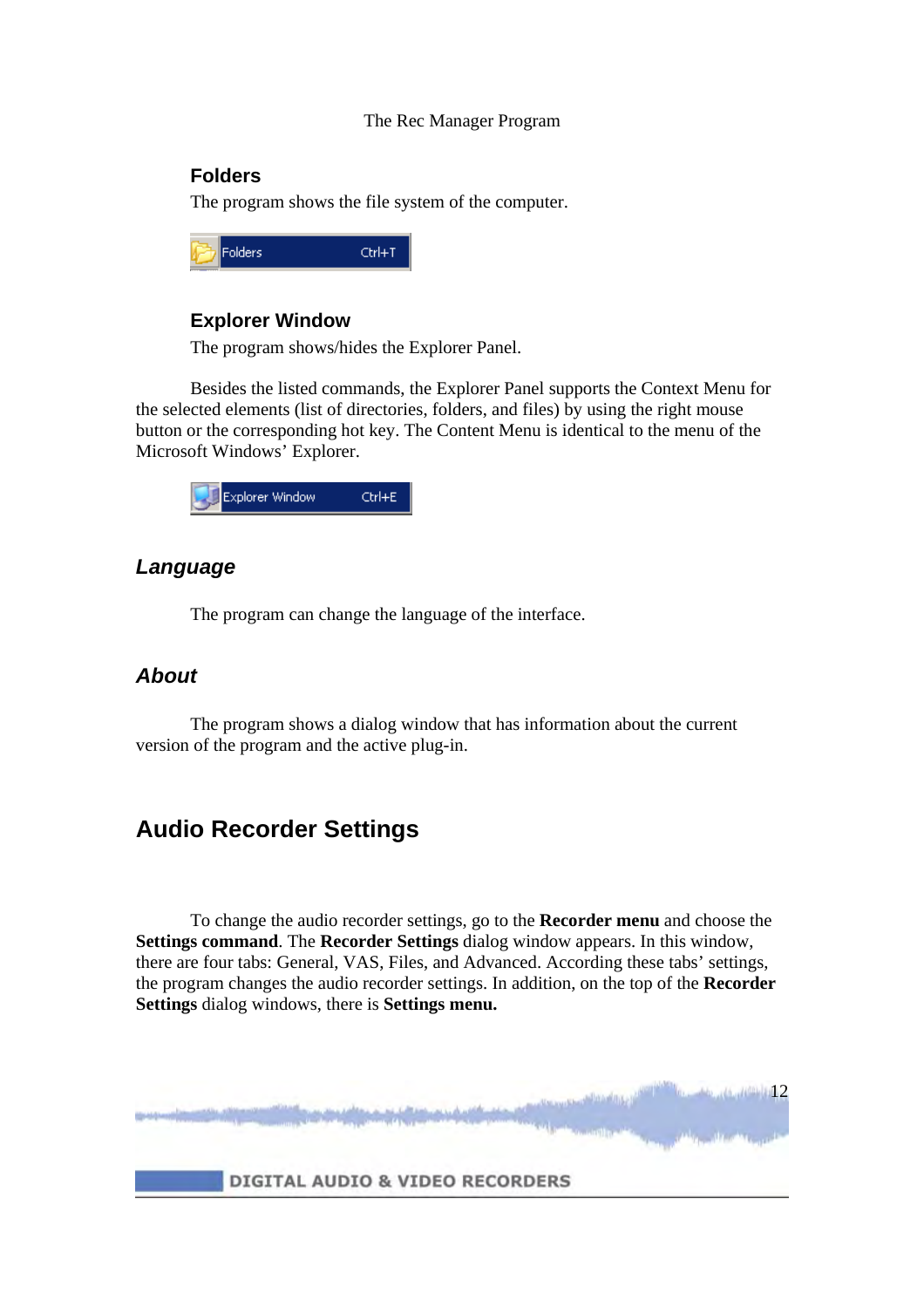# *Settings Menu*

 The **Settings Menu** provides the operating with settings. Access to these commands can be accomplished using the button icons on the top of the dialog window. These button icons have the appropriate tooltips.

### **Store Settings**

 The program saves the settings from the tabs of the **Recorder Settings** dialog window.

# **Restore Settings**

The program restores the settings that were in the tabs before they were changed.

#### **Save to File**

The program saves the settings from the tabs to a file.

#### **Load from file**

The program loads the settings from a file.

#### **Factory Settings**

The program loads the default settings.

**DIGITAL AUDIO & VIDEO RECORDERS** 

 $13$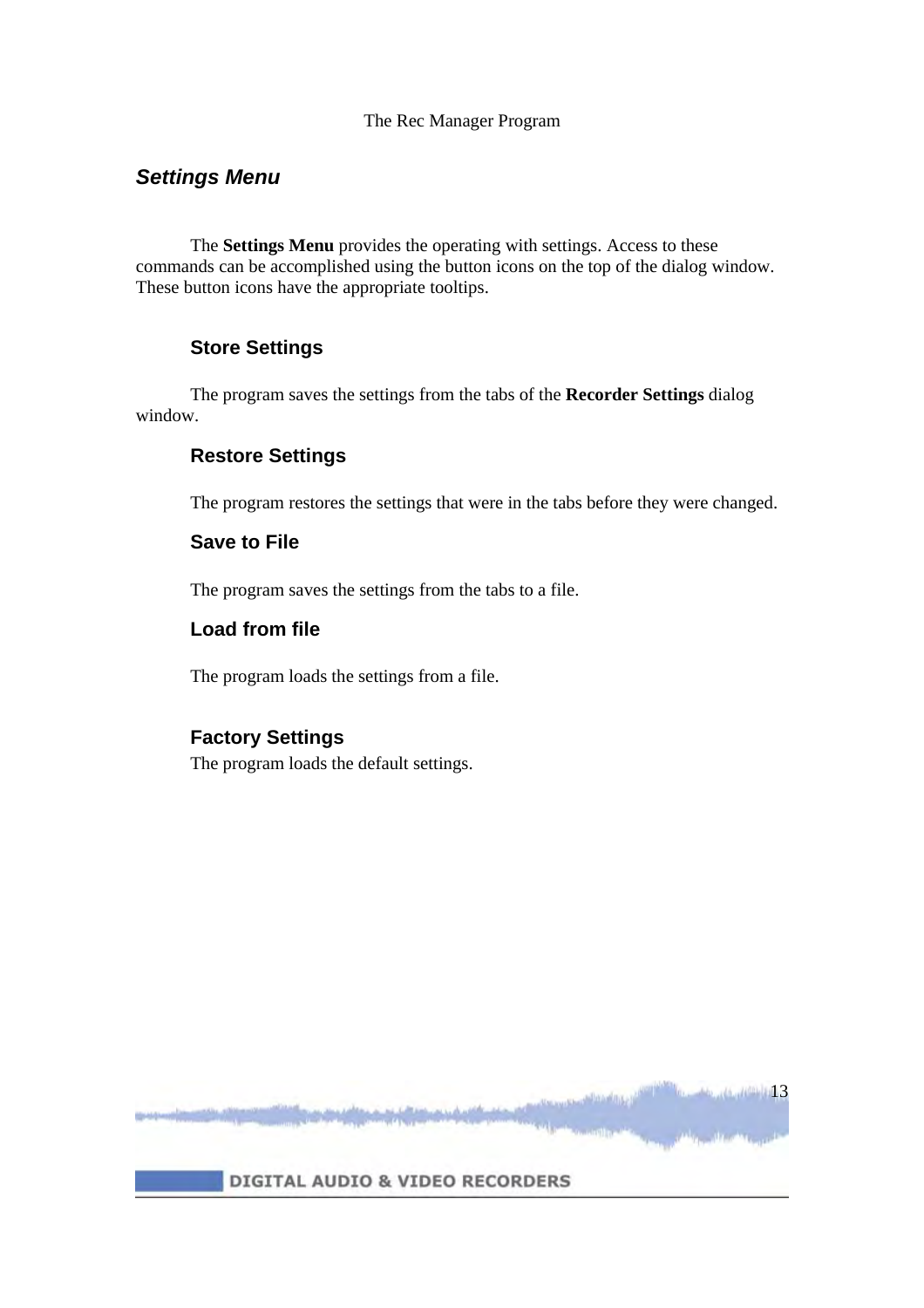| <b>RM</b> Recorder settings                                     |                                  | <u>니미지</u>                                           |
|-----------------------------------------------------------------|----------------------------------|------------------------------------------------------|
| Settings                                                        |                                  |                                                      |
| $\circ$ $\blacksquare$ $\blacksquare$ $\lozenge$ $\blacksquare$ |                                  |                                                      |
|                                                                 | [General] VAS   Files   Advanced |                                                      |
| Mode <sup>-</sup>                                               | Control type <sup>-</sup>        | Circular recording                                   |
| $\odot$ Mono                                                    | ⊙ Single press                   | $\Box$ Enabled                                       |
| C Stereo                                                        | C Double press                   | Buffer size $(\%)$ 1 $\frac{2}{\sqrt{2}}$            |
| Record quality                                                  |                                  |                                                      |
| Presets $\gg$                                                   |                                  |                                                      |
| Compression <sup>-</sup>                                        |                                  |                                                      |
|                                                                 | C No compress C uLaw             | C ADPCM 4 bit C ADPCM 2 bit                          |
| Bit rate                                                        |                                  |                                                      |
|                                                                 |                                  | C 5512 Hz C 8000 Hz C 11025 Hz C 16000 Hz C 22050 Hz |
|                                                                 |                                  |                                                      |
|                                                                 |                                  |                                                      |
|                                                                 |                                  |                                                      |
|                                                                 |                                  |                                                      |
|                                                                 |                                  |                                                      |
|                                                                 | Close                            |                                                      |

# *General Tab*

# **Mode settings**

 There are two radio buttons on this **Mode settings** panel: Mono and Stereo. According to which radio button is on, the stereo or the mono mode is turned on.

# **Control Type Settings**

 Control type settings allow choosing the control of the audio recorder using the correspondent radio buttons.

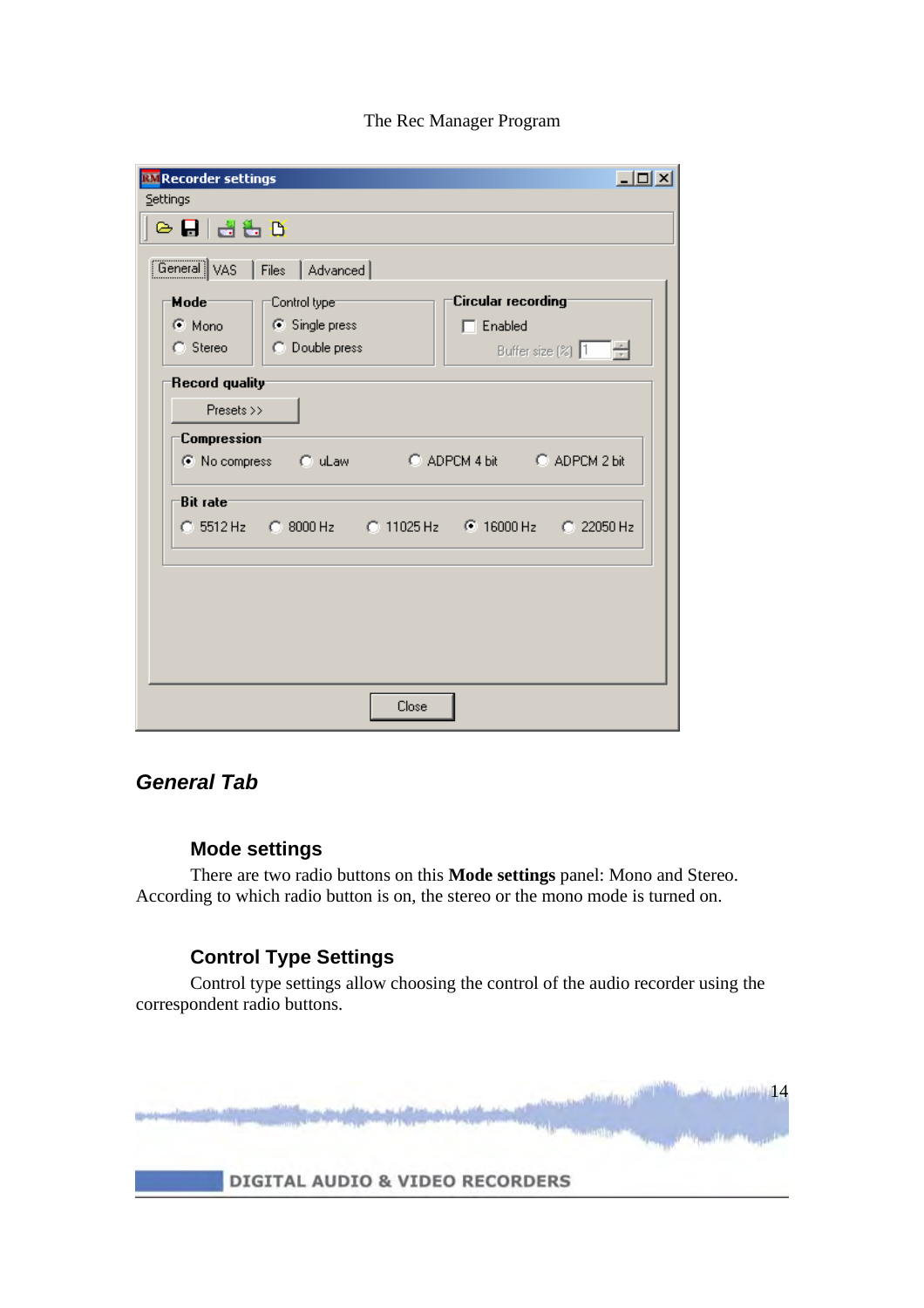#### **Circular Recording**

Circular recording turns on loop recording mode if the **Enabled** check box is on.

#### **Record Quality Panel**

 The Presets button on this panel opens menu with three commands: Highest, Medium, and Low. Which command is activated, the program set the correspondent recording quality.

 The setting one of the Compression radio buttons turns on the correspondent compression method.

The setting one of the Bit rate radio buttons turns on the correspondent bit rate.

# *VAS Tab*

 On this tab, there is some settings that turn on the **voice activation system,** a level of the threshold, time after that recording stops, the method of reflection the recordings on the Content panel, and the method of uploading them to the PC.

# *Files Tab*

 The settings of the Files tab allows operating with the recordings saved in the recorder and the files saved in the computer.

#### **On Recorder Connect Panel**

 On this panel the check boxes set the correspondent settings: auto downloading records to a default folder, auto downloading non-downloaded records only, and deleting records after downloading.

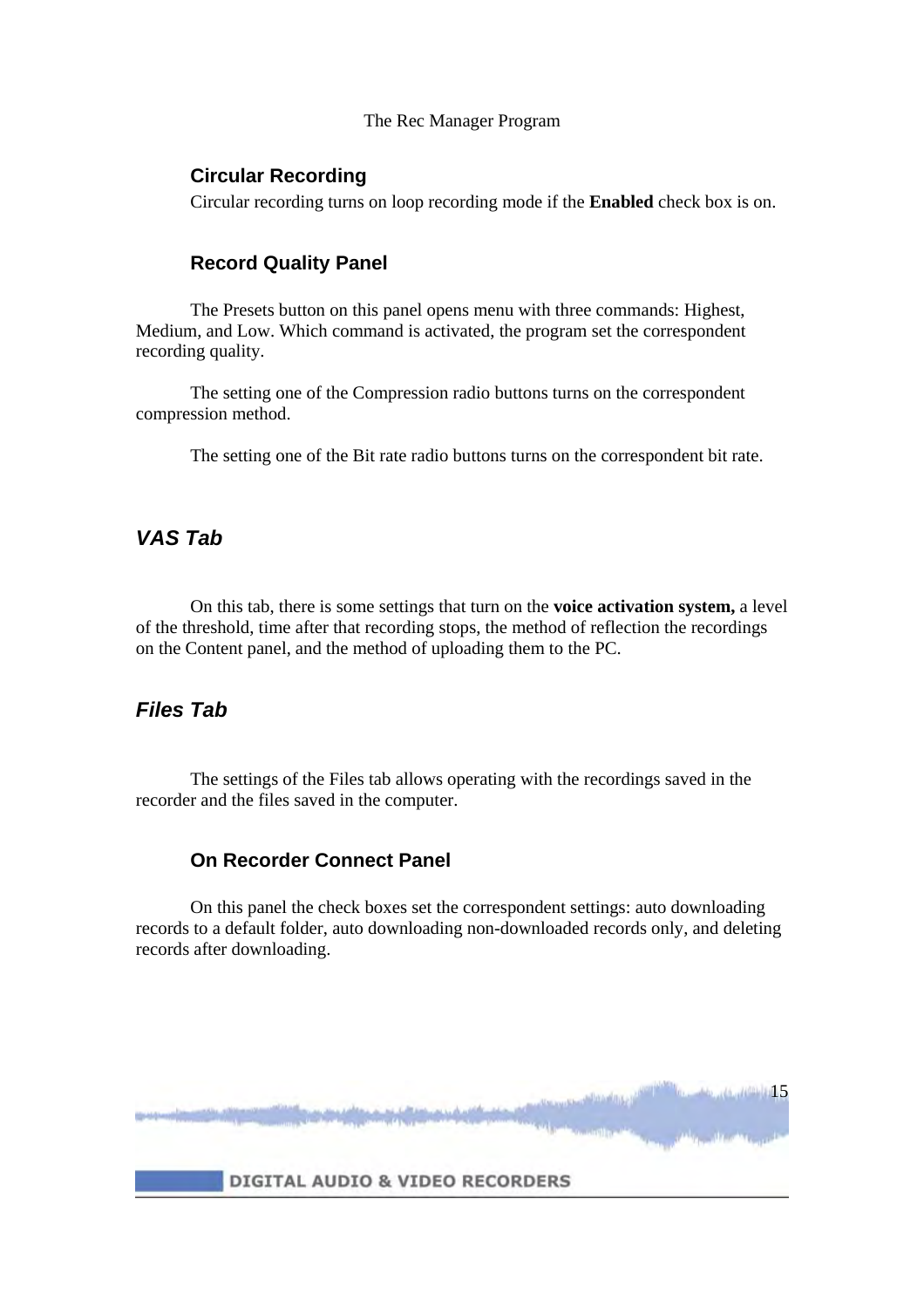| <b>RM</b> Recorder settings                                                                                       | – IOI X                                                             |
|-------------------------------------------------------------------------------------------------------------------|---------------------------------------------------------------------|
| Settings                                                                                                          |                                                                     |
| ⊝B∥ª₩Ď                                                                                                            |                                                                     |
| Files   Advanced<br>General VAS                                                                                   |                                                                     |
| On recorder connect                                                                                               | <b>Splitting</b>                                                    |
| $\Box$ Auto download records to default folder<br><b>▽</b> Non-downloaded records only                            | $\triangleright$ Split record to several parts<br>while downloading |
| $\Box$ Delete records after download                                                                              | ÷<br>Part size (MB):                                                |
| Default folder                                                                                                    |                                                                     |
| C:\ZELENOGRAD\RecManTinyInst_2_7_2\RecManTinyInst\Sounds                                                          | $\rightarrow$                                                       |
|                                                                                                                   |                                                                     |
| File name mask:                                                                                                   | <b>Restrictions</b>                                                 |
|                                                                                                                   | Disable erasing of<br>non-downloaded records                        |
| Example result:<br>file_1_(2006_12_04-19_24_02)_SN123OCV345.wa\                                                   | Disable Flash Drive                                                 |
| <b>Memory allocation</b><br>Reallocation is possible only when recorder has no records and files<br>Sound:<br>50% | Flash Drive:<br>50%                                                 |
| Close                                                                                                             |                                                                     |

# **Splitting**

 If check box on the Splitting panel is on, the program splits the record to several parts while downloading.

### **Default Folder**

There is a folder that the program uses as default. The user can change it.

#### **File Name Mask**

The rules that define the recording name after they copied to a PC.

16 16 16

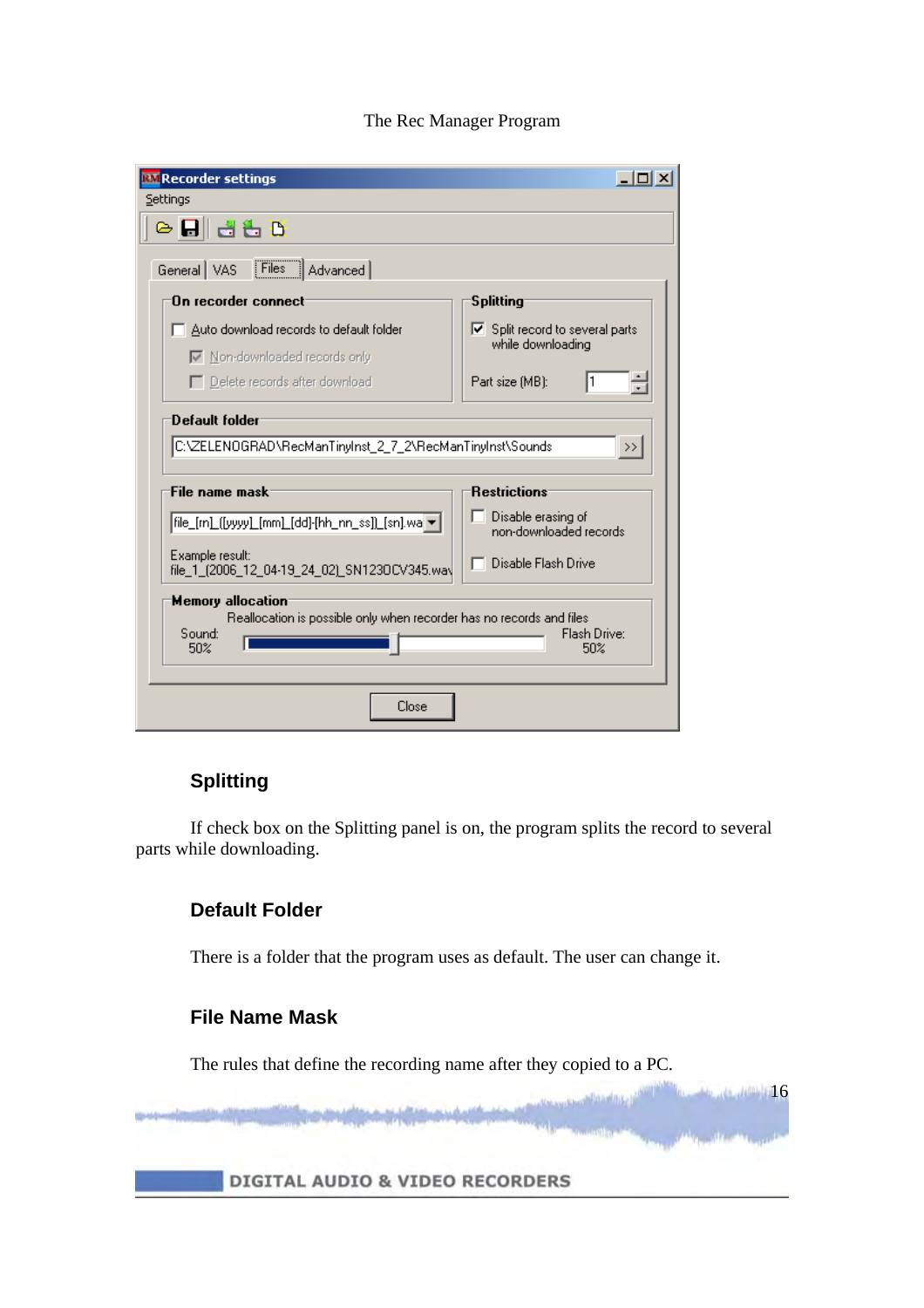# **Restrictions**

 This panel has two check boxes that disable erasing of non-downloaded records and/or a flash drive.

# **Memory Allocation**

 Memory allocation panel has the slider control that divides the recorder memory space on two parts: **sound recording**, and the **flash media**.

# *Advanced Tab*

 This tab has three panels that set the recorder's **once timer**, the recorder's **daily timer**, and a recorder **password**. Also, the special check box turns on **synchronizing** the recorder internal clock with the computer's clock.